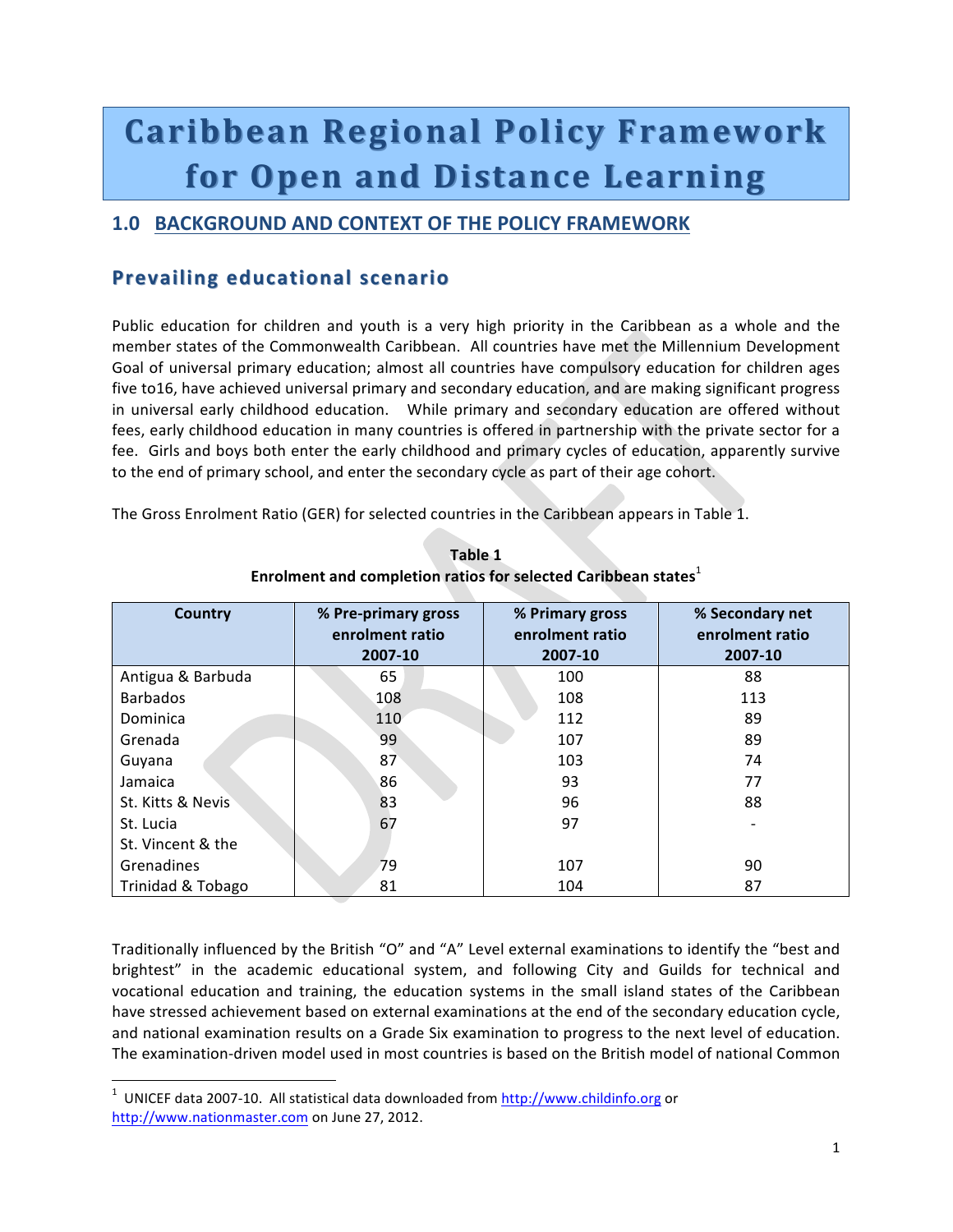Entrance Examinations at the end of primary school and regional external examinations at the end of secondary school. However, as early as 1972 in some states, the Caribbean Secondary Education Certificate (CSEC), and 1999 for the Caribbean Advanced Proficiency Examination (CAPE) replaced the British overseas examinations with regional examinations administered by subject area by the Caribbean Examinations Council (CXC). These culturally appropriate examinations were intended to improve learner performance and produce more graduates.

The fields of ICT and knowledge management in particular have grown exponentially over the past decade. In 2012, it is not just equipment and resource acquisition and financing, learners' ICT literacy, teachers' competence to use ICTs or the availability of connectivity and networks that are the hallmark of an 21<sup>st</sup> century education system; it is the existence of ICT policy and the integration and infusion of ICTs into the entire education system – from availability of statistical information in databanks, to MoE record storage, to teachers' use in the classroom and encouragement of learner research and project development using ICTs that mark the advancement of the education system. ICT availability and use to support teaching and learning are hallmarks of a modern education system.

The closing of the gap between academic education and technical and vocational education and training (TVET) has meant shifts in focus in the design of school learning experiences, with much more attention being paid to TVET and the need for TVET policies that promote partnerships between the workplace and the classroom or laboratory.

One of the signal successes in the formal school system recently has been the introduction of UNICEF's Child Friendly Schools.<sup>2</sup> In several countries of the Caribbean, the CFS has been introduced with great success and positive results.

There has also been considerable focus on producing "the ideal Caribbean citizen," through the teaching of values, attitudes and appropriate social behaviours, conflict management and negotiation skills.

A complementary theme that has been emerging in the past decade is that education and training are not only to assist learners to progress through a structured set of learning experiences to successful completion of the formal school cycle and "graduation," but also to prepare them for the world of work, so that those emerging from the education system can obtain meaningful, productive employment that will improve their individual quality of life and contribute to national and regional development.

Recently, the OECS has developed a new education sector strategy that will guide the directions of Member States for the next decade. Its focus includes strengthening literacy and numeracy, improving leadership and management in the school systems, harmonising Member States' efforts to produce economies of scale, strengthening teacher education, improving accountability, improving TVET, early childhood development and tertiary education, and improving teaching and learning and curriculum.

!!!!!!!!!!!!!!!!!!!!!!!!!!!!!!!!!!!!!!!!!!!!!!!!!!!!!!!!!!!!

 $2$  The elements of the Child Friendly School are: it is learner-centred and uses child friendly and skills-based learning strategies; supports quality learners who are healthy, well-nourished, supported by their family and community, and who come to school ready to learn; uses quality curricula and teaching and materials for literacy, numeracy, knowledge attitudes and skills for life; it uses appropriate technologies; it results in quality outcomes: knowledge, attitudes, skills, suitable assessment, at classroom and national levels. CFS has been used in Africa since the late 1990s. It has been used in the Caribbean for approximately five years.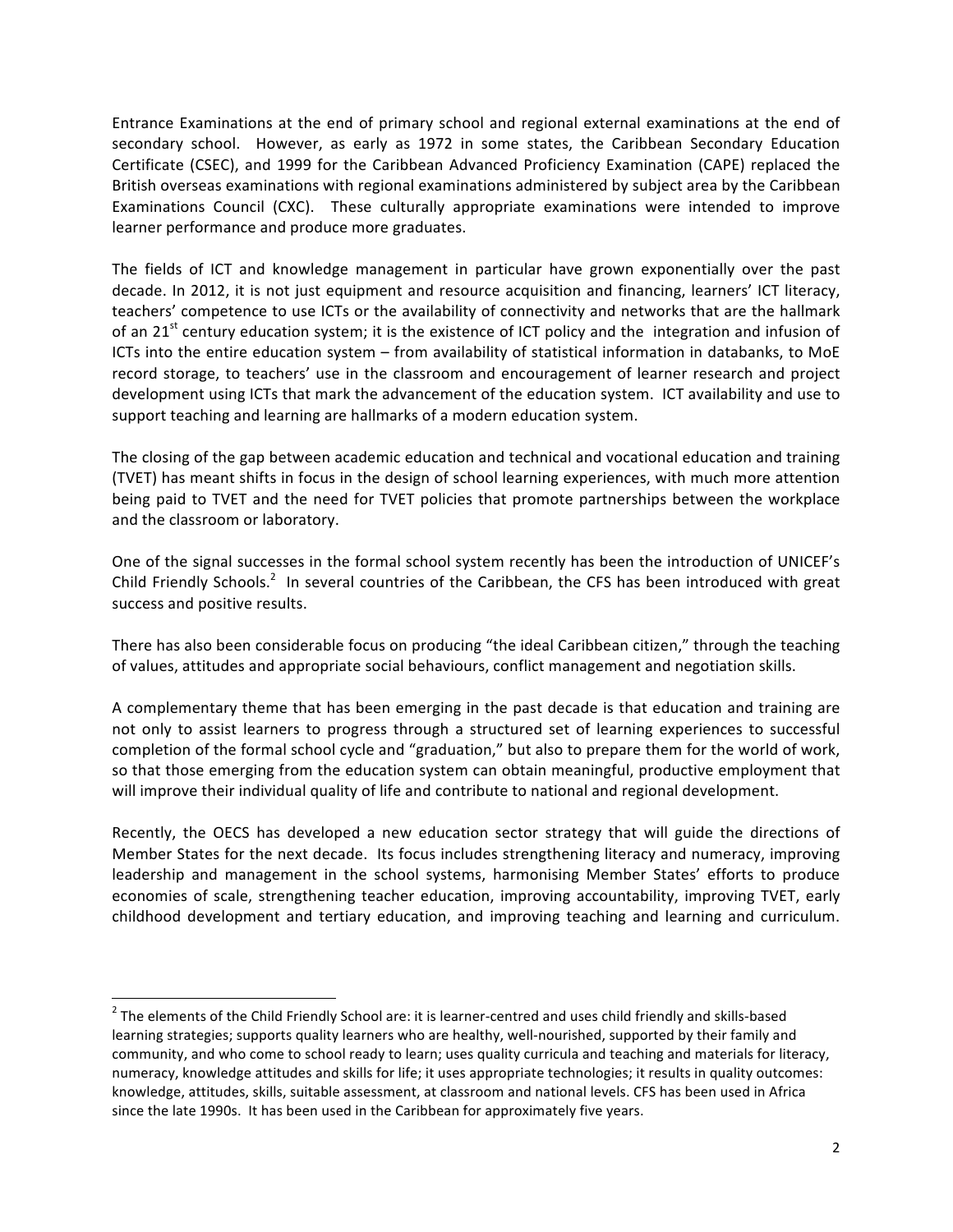Jamaica, too, is addressing many of the same themes: strengthening literacy and numeracy, introducing a management structure for tertiary education, improving educational quality and providing more opportunities for working adults to upgrade their skills, improving opportunities for boys' education and broadening skills development. Regional projects such as CIDA's Education for Employment are focusing on strengthening TVET and skills development and are complementing work underway in the sector through the CDB and the EU.

At the tertiary level, face-to-face opportunities appear diverse and numerous, but in face of the growing demand for tertiary and work-based training, they are comparatively few. The University of the West Indies, established more than 50 years ago, has three campuses: in Jamaica, Barbados, and Trinidad and Tobago, and it has now translated its Distance Education facilities into a fourth campus - the Open Campus, which offers programmes in every state by distance. In addition to the UWI Mona Campus, Jamaica has the oldest technological university in the region, 10 colleges that offer teacher education and speciality programmes in Agriculture, the Visual and Performing Arts, and Sports, and a number of private tertiary institutions. Trinidad and Tobago, in addition to UWI St. Augustine, has also established a technological university, and each state in the OECS has at least one national college offering a diversity of tertiary programmes, such as Nursing and Hospitality. Grenada boasts the campus of St. George's University, a private medical school with a growing international reputation. St. Kitts and Nevis, too, has a private medical school, although its reputation is still to be developed. Barbados has a community college with the only Hospitality training school in the Eastern Caribbean, a teachers' college and a UWI campus. Guyana has a technical institute, a teachers' college and a national public university with a long history.

In summary, there has been strong and positive growth in the public education sector with renewed focus on the quality of available education. TVET is growing in importance as a means of educating not only learners in the forma system, but workers in the workplace and adults who want to make a career change or upgrade their qualifications.

There is, then a significant amount of emphasis on strengthening education in the Caribbean region.

# **Key challenges facing the region**

However, despite all of this "good news," the challenges confronting the region are manifold. The educational challenges facing the region include:

- Lack of boys' success in the traditional school system;
- Growing crime and violence in the societies and in schools;
- Marginalisation of the economically challenged families and learners with special needs in the formal school system;
- Paucity of secondary graduates entering the tertiary level (especially boys);
- Shortage of secondary graduates with math and sciences subjects;
- Inappropriate teaching and learning methods used in face-to-face classrooms;
- "Disconnect" between the requirements of employers and the skills of graduates;
- Incursion of offshore tertiary institutions offering certification of questionable quality, and
- Shortage of qualified and skilled teachers, especially at the secondary level and the shortage of places at the tertiary level to train teachers;
- Lack of educational and training opportunities for adults wishing to upgrade and/or switch to another career;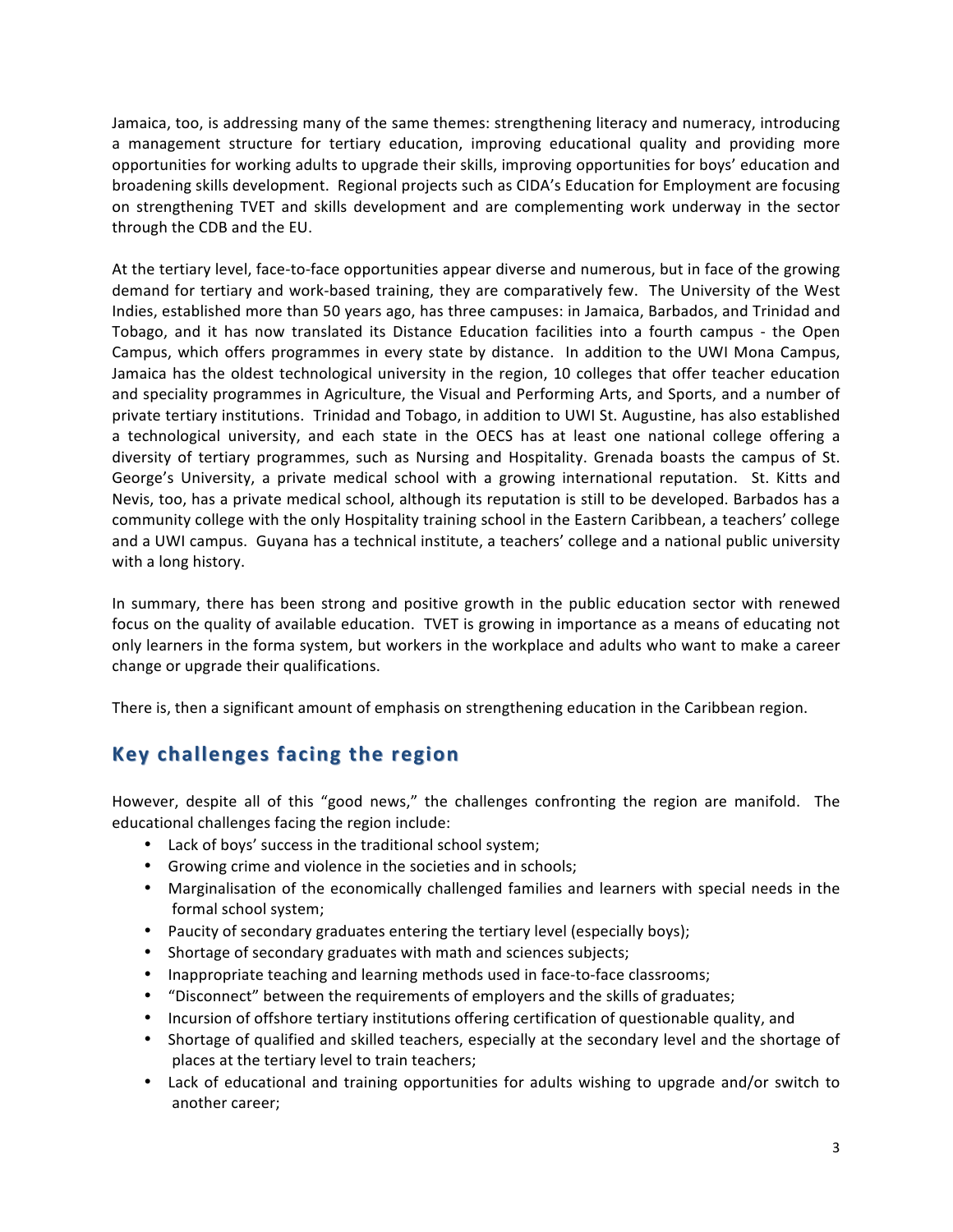- Need for technically skilled graduates with technical qualifications;
- Shortage of tertiary graduates fitting the profiles of available jobs;
- Absence of "second chance" training opportunities;
- Need for adult literacy and numeracy training, and
- Lack of capacity to produce useful educational data, and shortage of data to support evidencebased decision-making.

The foregoing list is not inclusive; however, it presents a spread of the more urgent issues in the region that governments recognise need addressing as a matter of urgency. Many of these are being addressed through a variety of educational initiatives supported by donor and IFI initiatives.

Unfortunately, the percentage of learners achieving sufficient passes to enter tertiary education (i.e. five CSEC passes including Mathematics and English Language) has not lived up to expectations, and despite efforts to improve and reform the CXC system there are serious challenges:

In the 2009 CSEC exam[s], only 21% of the candidates sitting the examination achieved acceptable grades in five or more subjects; 52% of them either did not pass any subject or received acceptable grades in one subject only. Attention to quality and performance is the most urgent of the imperatives facing us particularly at secondary level." $3$ 

These grim statistics indicate that there is something seriously amiss in the secondary education system.

The problem seems to emerge at the beginning of the secondary cycle. Using the statistics provided by Dr. Jules, more than 70 % of those sitting the CSEC examinations (and these data do not included those who dropped out of school and did not write any examinations) are not equipped to enter tertiary education after the end of secondary education. Table 2 illustrates the depth of the problem using the illustration of three Caribbean states and 2010 data. The table demonstrates the extent of the problem in Mathematics in particular, and the paucity of learners studying those subjects that are considered "difficult" in secondary school. All learners writing CSEC examinations must take English A.

| <b>Subjects</b> | Anguilla |             |        | <b>Dominica</b> |             |          | Grenada |                    |          |
|-----------------|----------|-------------|--------|-----------------|-------------|----------|---------|--------------------|----------|
|                 | # sat    | % sat       | %      | # sat           | % sat       | % passed | # sat   | % sat              | % passed |
|                 |          | relative to | passed |                 | relative to |          |         | <b>Relative to</b> |          |
|                 |          | Eng         |        |                 | Eng         |          |         | Eng                |          |
| English A       | 103      | 100         | 90     | 991             | 100         | 77.9     | 1780    | 100                | 64       |
| Maths           | 88       | 85          | 41     | 874             | 88          | 38.6     | 1289    | 72                 | 38       |
| Biology         | 27       | 26          | 85     | 194             | 20          | 85.1     | 317     | 18                 | 75       |
| Chemistry       | 10       | 10          | 100    | 127             | 13          | 80.3     | 218     | 12                 | 63       |
| Physics         | 19       | 18          | 84     | 112             | 10.2        | 85.7     | 188     | 19                 | 80       |
| French          | 20       | 19          | 70     | 245             | 25          | 55.9     | 138     | 8                  | 52       |
| Spanish         | 32       | 31          | 84     | 165             | 17          | 57.6     | 297     | 17                 | 167      |

**Table 2** 

#### **CSEC:** Achievement in subjects sat relative to English A in 2010 in Anguilla, Dominica and Grenada<sup>4</sup>

!!!!!!!!!!!!!!!!!!!!!!!!!!!!!!!!!!!!!!!!!!!!!!!!!!!!!!!!!!!!

 $^3$  D. Jules, "Rethinking Education in the Caribbean,"Registrar's Blog, December 13, 2010. Downloaded June 23, 2012 from http://www.cxc.org/media-centre/registrars\_blog.<br><sup>4</sup> L. A. Armstrong, "Issues in Education: What the Data Reveal," World Bank: Washington, 2011.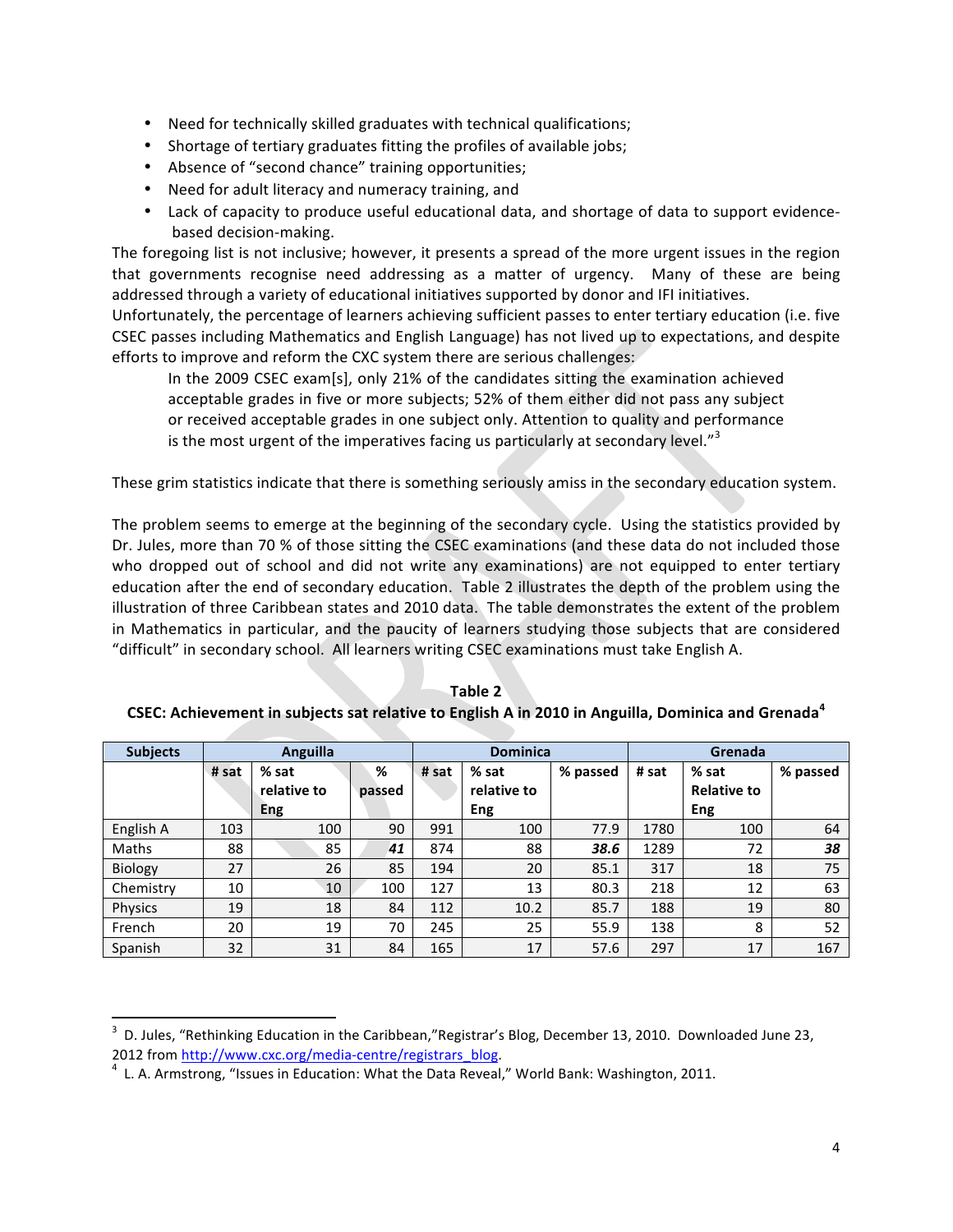Many employers are reported to complain about the fact that those they hire out of school lack the basic "employability skills" necessary to function effectively in the workplace.

Nevertheless, there is a pervasive feeling that education itself has to change to be able to meet the socio-economic challenges of the region and develop the next generation to be able to take the lead in national and regional development while improving their own quality of life.

### **ODL** in the region

Open and Distance Learning (ODL) is an obvious means of broadening educational access in the Caribbean, comprised as it is of so many small island states. While ODL has been operating in the region for more than 30 years (through the UWI and its distance education programmes, UWIDITE, UWIDEC and now the Open Campus), there have also been other initiatives that have been undertaken. A crosssection of those initiatives are: the IADB-funded Principals' Training Programme conducted by UTech and Mount St. Vincent University that trained more than 120 principals in St. Vincent and the Grenadines in leadership and management through blended learning; the COL Virtual University of Small States of the Commonwealth in which many Caribbean states have participated; the Jamaican Consortium of Institutions for Teacher Education (CITE) that have attempted to offer a single B. Ed. degree through the teachers' colleges' collaboration and use of distance modalities; the CKLN institutional strengthening initiative that supported the development of strategic plans for tertiary institutions in five countries to support the use distance education in colleges across the Caribbean; Guyana's project-based development of distance education through the radio programmes developed under the BEAMS project; the development of teacher education materials under the CIDA-funded GBET project, and the development of a distance education policy. However, there has been no coordinated integration of distance education initiatives across the region.

An important player in the development of distance education in the Caribbean is the Caribbean Knowledge and Learning Network (CKLN). Established in 2003 as a project funded by World Bank, the EU and CIDA, CKLN has assisted colleges in five states to develop strategic plans to introduce and use distance education for expanding their reach and combining resources across the Caribbean, and has as its goal the strengthening of the Caribbean economic union through expanded technology-supported educational opportunities. Most recently, it has been focused on strengthening C@RIBNET, and network that will facilitate better communication and collaboration among the CARICOM Member states, and create better communication between the states and the Open Campus. CKLN is currently establishing national Research and Education Networks (RENs) that will be linked through C@RIBNET to build partnerships and collaborations among researchers and institutions offering educational programmes. Other initiatives CKLN has supported include the funding of regional workshops to improve collaboration in quality assurance and accreditation.

The Commonwealth of Learning has undertaken a number of activities to strengthen the capacity of Caribbean countries to use ODL: COL supported capacity-building workshops in OERs and the development of Open Schooling and provided support for strategic planning to develop distance education policy in Trinidad and Tobago.

ODL is a two-edged sword, however. Educational businesses, which are setting up online operations throughout the world, see the shortage of tertiary and training opportunities in the Caribbean as an opportunity to set up storefronts and sell their distance programmes to aspiring learners in the various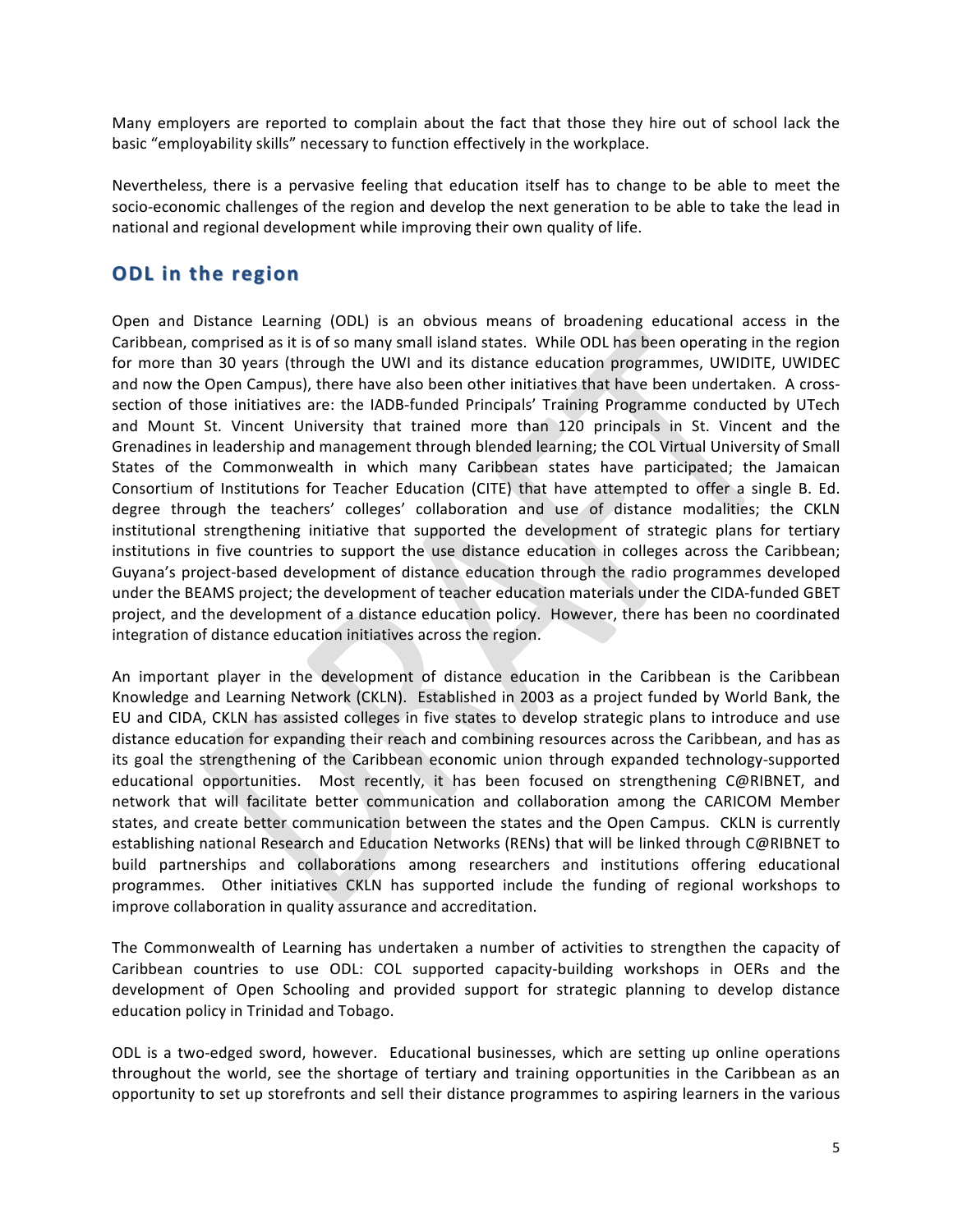states. Since there is no policy or structure to prohibit or control such operations, there is a potential risk of learners being duped or cheated through these offshore providers. The necessity to watch these businesses carefully and ensure that potential learners are aware of the risks of enrolling in their courses and programmes is vital to the continuing perception of ODL programmes as valuable in the region.

# **Intended learner populations impacted by programmes and courses\$offered\$through\$ODL courses\$offered\$through\$ODL**

Intended learner populations for programmes and courses offered through ODL include but are not limited to:

- ECD (learners and caregivers)
- Primary level learners
- Secondary level learners
- Tertiary learners
- Parents!
- Home schooling advocates and practitioners
- Pre-service and in-service teachers for all educational levels
- Professionals needing upgrading and refresher training (e.g. accountants, lawyers. engineers, doctors)
- Adult learners
- Second chance learners
- Special Educational Needs (SEN) learners
- Nurses (in training and post-graduation) and other health care professionals
- Farmers
- Workers in the tourist and leisure industries
- Prisoners and prison workers
- Seniors
- Office workers
- Health workers supporting the health care system

# **Guiding\$principles Guiding\$principles**

The guiding principles for ODL provision in the region will include:

- Flexibility
- Quality in a variety of modalities
- Equity and inclusivity
- Relevance to the societal and cultural realities of the region
- Cost effectiveness
- Ease of availability
- Efficiency and sustainability
- Openness
- Learner centredness
- Collaboration and partnership
- Harmonisation and standardisation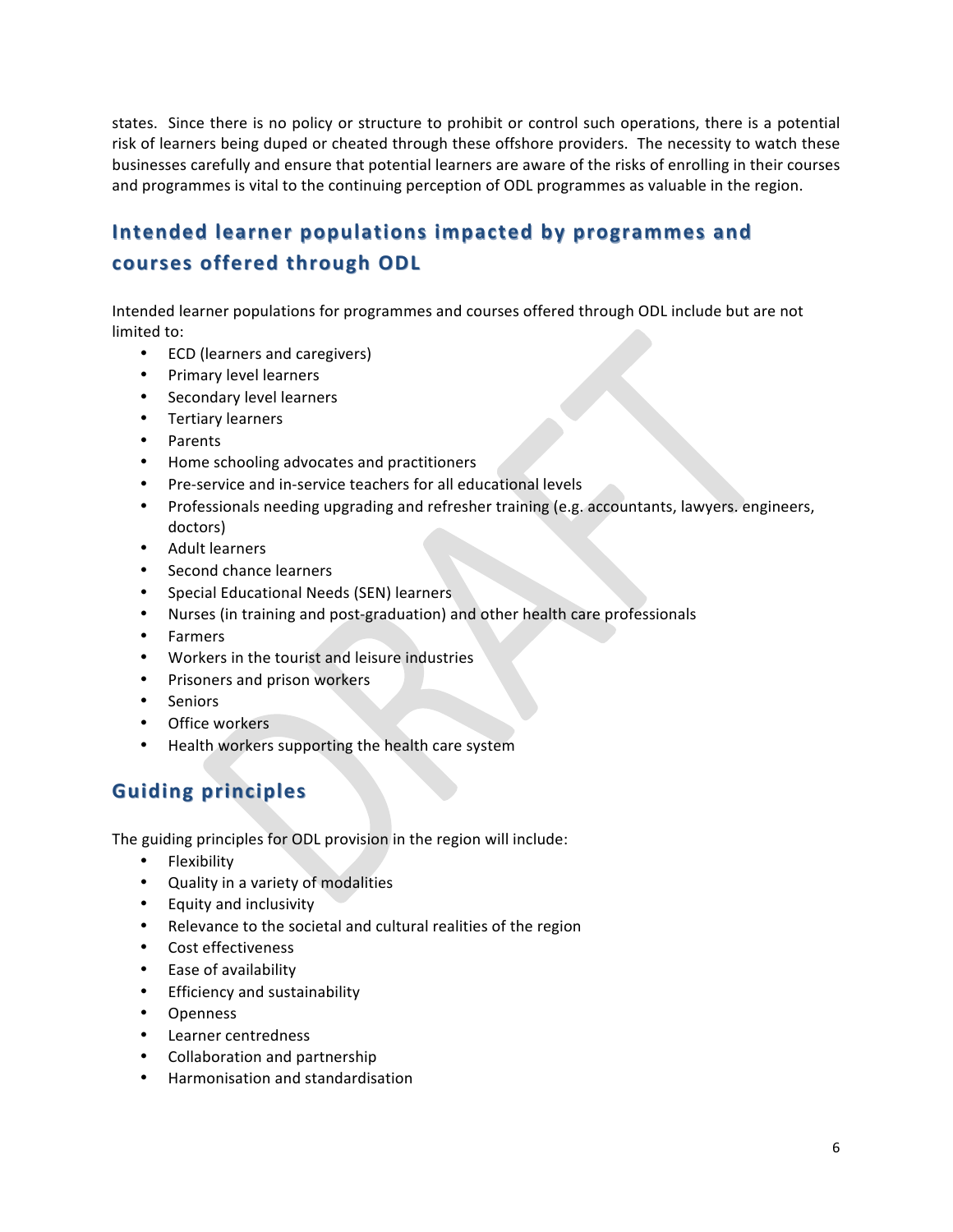### **Vision**

Everyone connected – everyone learning through ODL

### **Mission**

Seamless and equitable access to quality education and lifelong learning through ODL

### **Goal**

To increase access to quality education by integrating, harmonising and maximising the use of resources for ODL to enhance regional development.

### **Objectives**

The Objectives of the Regional ODL Framework are to:

- Improve educational access and equity
- Improve learner achievement
- Encourage cost effective, affordable quality education and training
- Foster regional collaboration for maximisation of resources
- Facilitate learner mobility
- Promote sustainable development in ODL provision and use
- Create mechanisms/systems for monitoring and evaluating ODL provision, its outcomes and impact

### **Anticipated\$Outcomes**

- A more literate and numerate population across the region
- Increased access to quality education
- Maximum use made of integrated, harmonised resources for ODL
- Leveraged potential of education for development of the region
- Increased unity through regional identity

### **Parity with the conventional system**

The outcomes/certification of education and training administered through ODL will be considered equivalent or superior to those achieved through the conventional system.

# **Regulatory framework and ODL**

ODL offerings of programmes must meet the standards established for any recognised regulatory framework in the Caribbean. Any Regional Qualifications Framework developed for the Caribbean will include and acknowledge standards for programmes delivered through ODL and outcomes meeting the standards established in the regulatory framework will be considered equivalent to those in the conventional face-to-face system.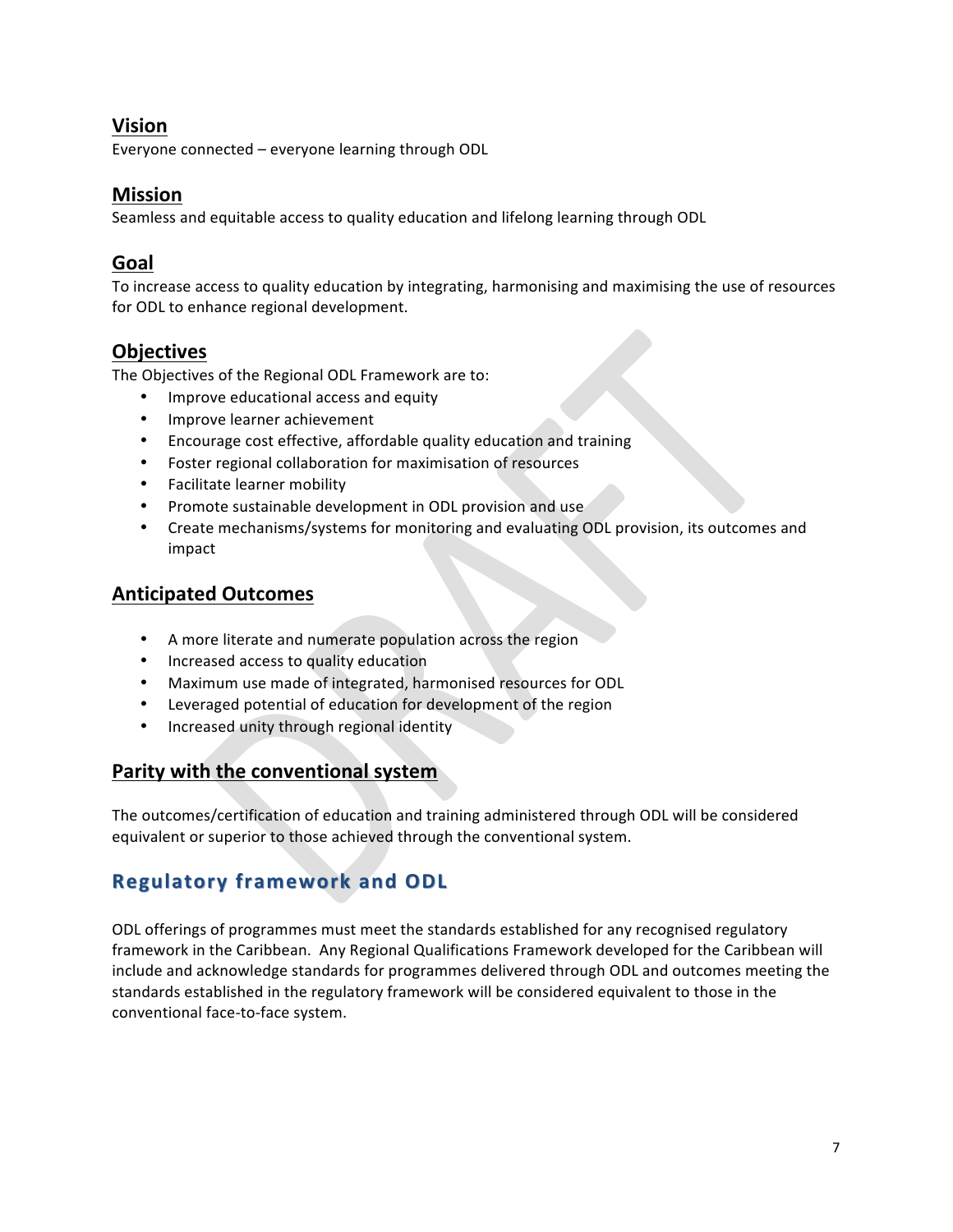# Adaptable to the qualifications framework (e.g. VUSSC)

Qualifications achieved through ODL offerings of programmes that meet established standards will be adaptable to other international ODL qualifications frameworks e.g. the framework established for the Virtual University of Small States of the Commonwealth (VUSSC).

### **2.0 POLICY ISSUES**

### **1. Collaboration, Partnership and Networking**

#### **Issue:\$\$**

There is insufficient collaboration, partnership and networking within countries and across the region in promoting and leveraging ODL.

#### **Issue Justification:**

A low level of collaboration, partnership and networking among small states in the Caribbean has resulted in the inefficient use of existing resources and hampered the mainstreaming of ODL in the region. The potential of ODL to develop the region's competitive advantage has not been sufficiently harnessed to achieve the human development objectives of the CSME. The insufficient development of ODL in the region reduces the ability of the region to compete with foreign providers and to advance its own educational agenda.

#### **Policy Statement:**

Countries shall collaborate, partner and network to mainstream ODL and harness its full potential in the region.

#### **Objectives:**

- i. To develop communities of practice devoted to advancing ODL within countries and across the region by sharing information and best practice.
- ii. To encourage funding agencies to support projects which are being implemented collaboratively within the region.

### **2. Funding, Budgeting and Resource Mobilization**

#### **Issue**:

There is inadequate funding and resource mobilisation for ODL in the Caribbean region.

#### **Issue Justification:**

There are no separate budget lines for the provision of programmes offered through ODL in the Caribbean. Quite often, institutional managers are unaware of the financial needs and the hidden cost of programmes offered through ODL. Policy makers are not aware of the funding implication of ODL systems.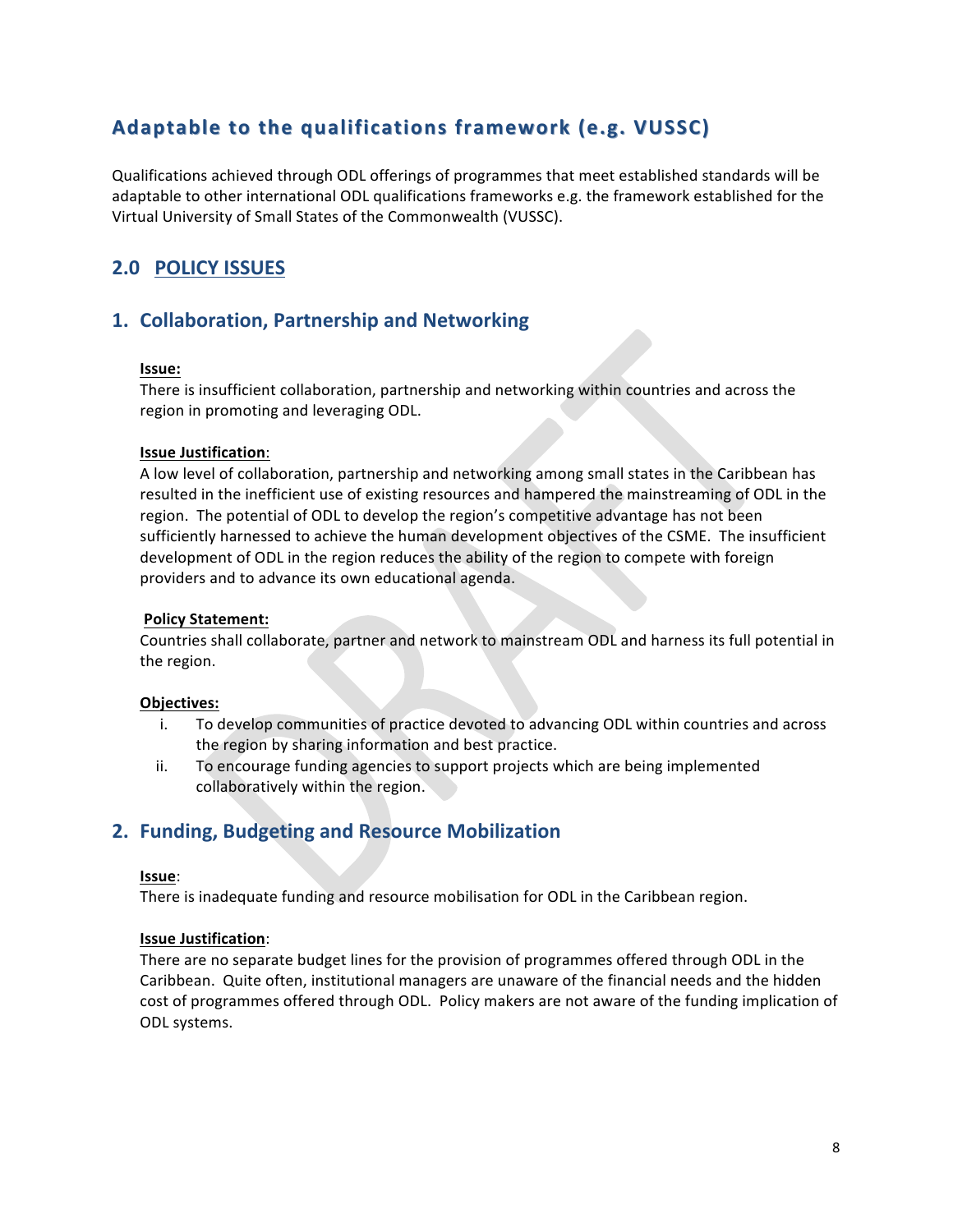#### **Policy:**

Member States shall allocate and help mobilise funds for the sustainable development and delivery of programmes offered through ODL and facilitate that resource mobilisation.

#### **Objectives:-**

- i. To create separate budget lines for adequate funding of programmes offered through ODL in keeping with strategic objectives.
- ii. To develop a funding formula that takes into consideration the role of ODL in the provision of education services in a cost effective way.
- iii. To create alliances with local, regional and international agencies to provide financial and other resources for the delivery of programmes offered through ODL.
- iv. To develop and implement mechanisms for resource mobilization at national and regional levels.
- v. To promote the use of OER and other assets to enhance sustainability.

### **3. Institutional Capacity**

#### **Issue:\$**

Institutions/providers in the region offering programmes through ODL are unable to adequately meet the growing demand for programmes and services due to limited capacity.

#### **Issue Justification:**

Institutions/providers offering/wishing to offer programmes through ODL in the region have limited physical, instructional and human resources and are unable to adequately meet the growing demand for education and training.

#### **Policy:**

Caribbean countries shall provide capacity building support to institutions/providers offering and/or wishing to offer programmes through ODL in order to meet the increasing demands for education, training and services nationally and regionally.

#### **Objectives:**

- i. To provide assistance for the development/enhancement of appropriate physical facilities and human resources for delivery of programmes through ODL.
- ii. To promote sustainable public and private partnerships for expanding ODL provision.
- iii. To promote the use and collaboration in the use of appropriate media and instructional resources in ODL.

### **4. Choice of Instructional Mode**

#### **Issue:\$**

Only a limited number of educational institutions in the region are dual mode; even fewer operate exclusively as ODL institutions.

#### **Issue Justification:**

To become competitive, Caribbean countries must expand opportunities for quality education to broaden their base of skilled, well-educated workers and citizens. The countries of the Caribbean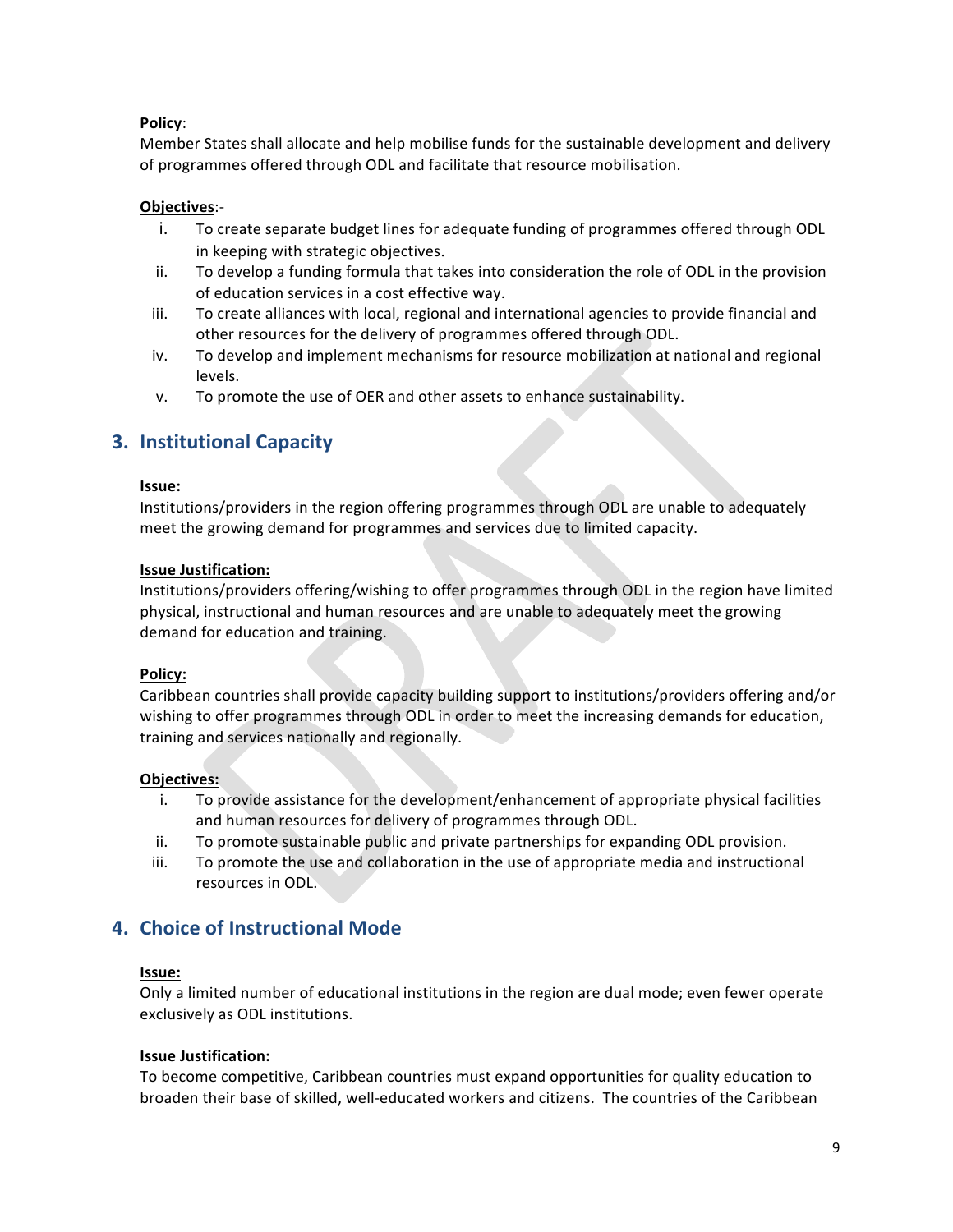region recognise the need to harness ODL to resolve access issues and enhance development of the region's human resources.

Institutions must employ modalities besides or in addition to face-to-face for programme delivery, because the conventional system is unable to respond to the demand for education, lifelong learning and second-chance education.

However, at present, educational institutions provide only limited access to ODL modalities for programme delivery.

The lack of acceptance of ODL as a viable method for broadening access to education in Caribbean institutions undermines the intent of the Caribbean countries to offer education broadly and to all citizens equally.

#### **Policy Statement:**

Caribbean states shall promote and support the transition of educational institutions and/or providers to dual mode teaching and learning.

#### **Objectives:**

- i. To have institutions develop ODL policies aligned with regional and national policies.
- ii. To establish criteria for Caribbean states to identify suitable institutions for delivery of programmes/courses through ODL.
- iii. To provide support for the development and implementation of national and/or institutional strategic plans to develop the use of ODL.
- iv. To train staff to be able to use ODL effectively for delivery of programmes and short courses.
- v. To enable public sensitisation about and stakeholder buy-in to the importance and value of ODL in broadening educational opportunities in the Caribbean.

### **5.** Leadership in ODL

#### **Issue:\$**

There is limited capacity for or coordination of leadership for ODL in the region.

#### **Issue Justification:**

Earlier efforts to forge a unified leadership body (CARADOL) for ODL in the region have not been sustained. While competent leadership exists in some institutions/countries, the efforts have not been coordinated regionally. Regional initiatives to facilitate ODL, such as CKLN, have not been coordinated for efficiencies and synergies.

#### **Policy:**

The region shall ensure that there exists effective and sustained leadership to champion improvement and expansion of ODL at institutional, national and regional levels.

#### **Objectives:**

- i. To establish a body to provide leadership for ODL across the region.
- ii. To establish mechanisms to develop leadership capacity in ODL across the region.
- iii. To catalyse action by governments of states in the region to support the development of ODL.
- iv. To encourage and recognise champions in various facets of development and delivery of programmes and courses through ODL.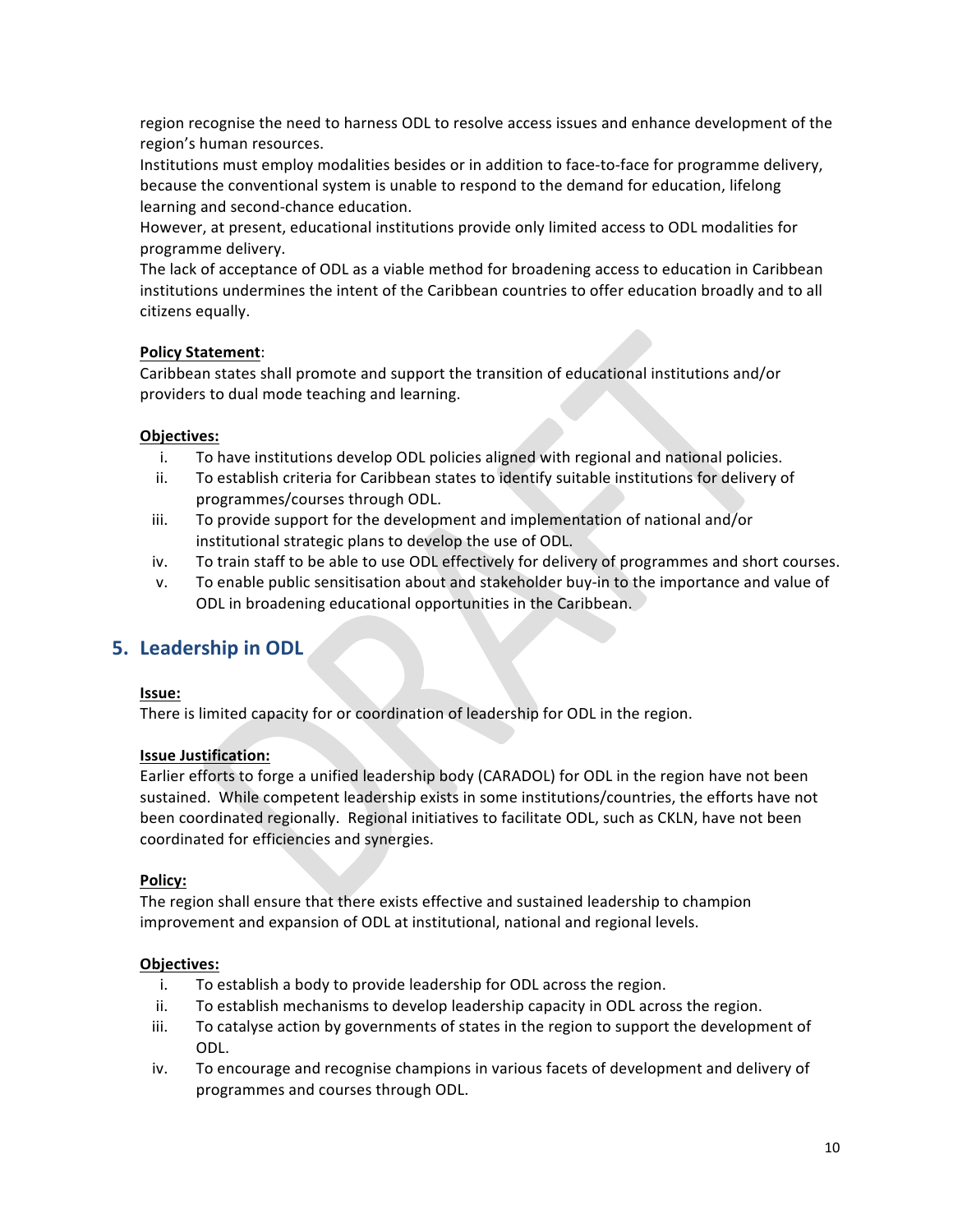### **6. Management Structures in ODL**

#### **Issue:\$\$**

There is a lack of an appropriate management structure for ODL across the region.

#### **Issue Justification:**

The absence of a comprehensive, harmonised management framework that can be used at the national/regional levels to oversee ODL development and use is impeding ODL expansion, growth and development in the region.

#### **Policy:**

A regional body shall oversee the development and implementation of regional policy and harmonisation of national policies within a regional framework.

#### **Specific Objectives:**

- i. To establish a broad based regional committee of experts drawn from the different member countries!
- ii. To mandate relevant national Ministries to use the regional framework as a guide to define and implement their national ODL policy framework consistent with national priorities.

### **7.** Media Choices and ICT Support

#### **The Issue:**

The region is not making full use of available, appropriate modern technologies for the provision of programmes through ODL.

#### **Justification:**

While there is ample availability of technology options in the region, they are not being leveraged widely enough to increase access to programmes, improve the quality of education, and reduce the cost of delivery.

Lack of last mile connectivity, political will, and funding limits the leveraging of the technologies for ODL.

#### **Policy Statement:**

Caribbean countries shall maximise the use of existing publicly-funded technology infrastructure and promote emerging technologies for ODL in the region.

#### **Objectives:**

- i. To advocate for the optimal use of existing ICT infrastructure to support the delivery of ODL programmes and services across the region.
- ii. To facilitate the development of national/institutional ODL policies for promoting effective and efficient use of a variety of appropriate technologies.
- iii. To advocate for the use of appropriate technologies to cater for needs of diverse categories of learners.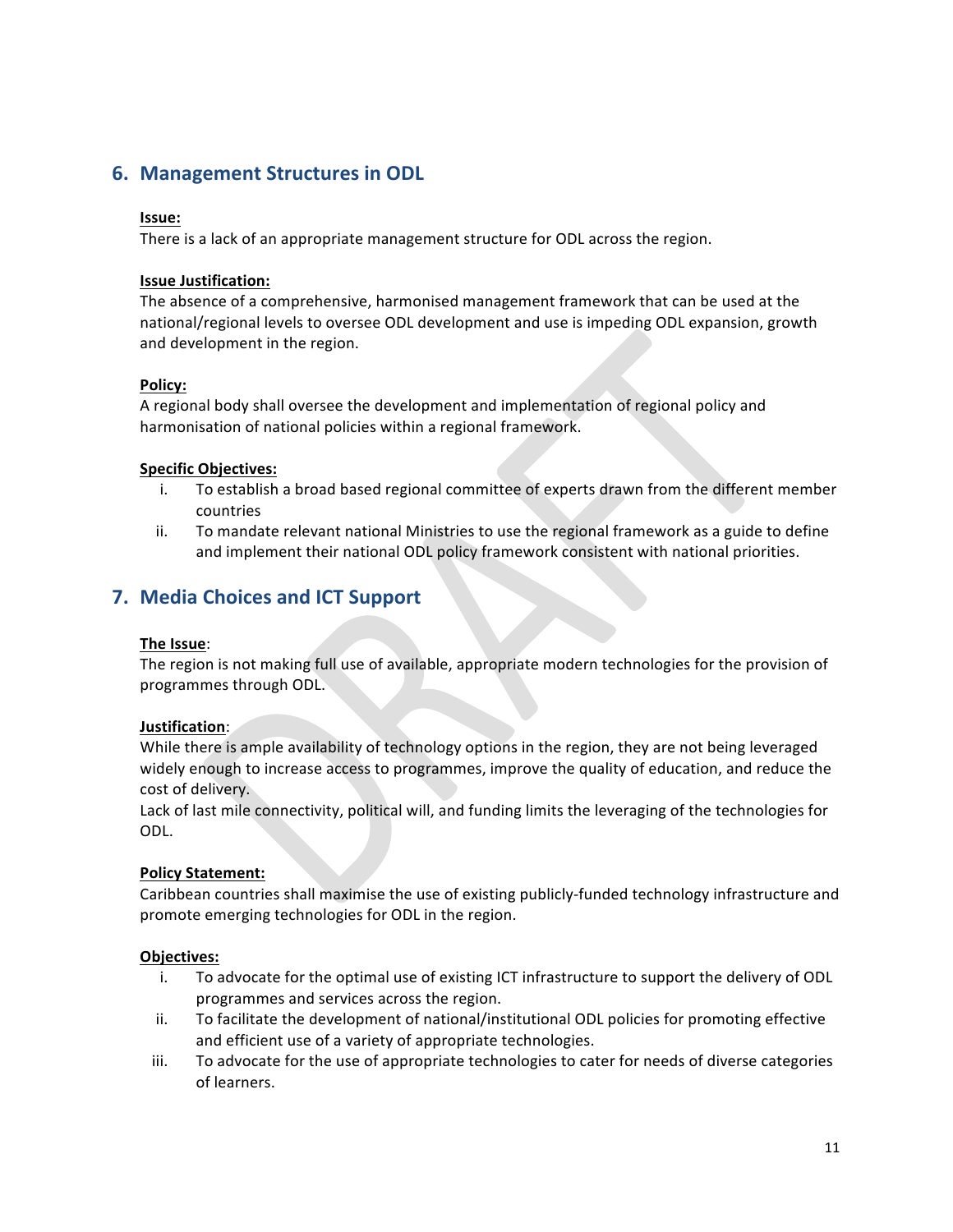iv. To establish a working group within a regional body to promote collaboration in leveraging technology infrastructure and resources for ODL.

### **8. Monitoring and Evaluation**

#### **Issue:\$**

Most institutions/providers using ODL to offer programmes do not have a comprehensive monitoring, evaluation and reporting system with clearly defined indicators.

#### **Issue Justification:**

There are no coordinated reporting, monitoring and evaluation systems for ODL with clearly defined indicators at the national and regional levels.

There is a lack of systematic documentation and research data for analysing the effectiveness and efficiency of the delivery of programmes through ODL.

**Policy statement:** Caribbean countries shall establish a regional monitoring and evaluation framework with clearly defined indicators for tracking, evaluating and reporting ODL systems' performance.

#### **Objectives:**

- i. To develop a regional monitoring and evaluation framework.
- ii. To align national and institutional monitoring and evaluation frameworks to the regional ODL monitoring and evaluation framework.
- iii. To monitor and evaluate progress and achievement in the offering of programmes through ODL at all levels of the education system.
- iv. To facilitate information-sharing among states in the region for the coordination and development of ODL and benefit of ODL systems in the region.

### **9. Learner Support Systems**

#### **Issue:\$**

Learner support services in most institutions which use ODL for programme delivery are limited and inadequately resourced.

#### **Issue Justification:**

Learners pursuing studies through ODL have special needs and experience a variety of problems. Most institutions offering programmes and courses through ODL do not provide adequate and consistent learner support services to improve quality and enhance learner success. Barriers such as inadequate and/or ineffective communication and interaction between learners and the institution in which they are enrolled create feelings of isolation and frequently lead to learner disaffection and drop out without completion.

#### **Policy Statement:**

States in the region shall ensure that appropriate and relevant learner support systems are established and maintained by institutions offering programmes through ODL.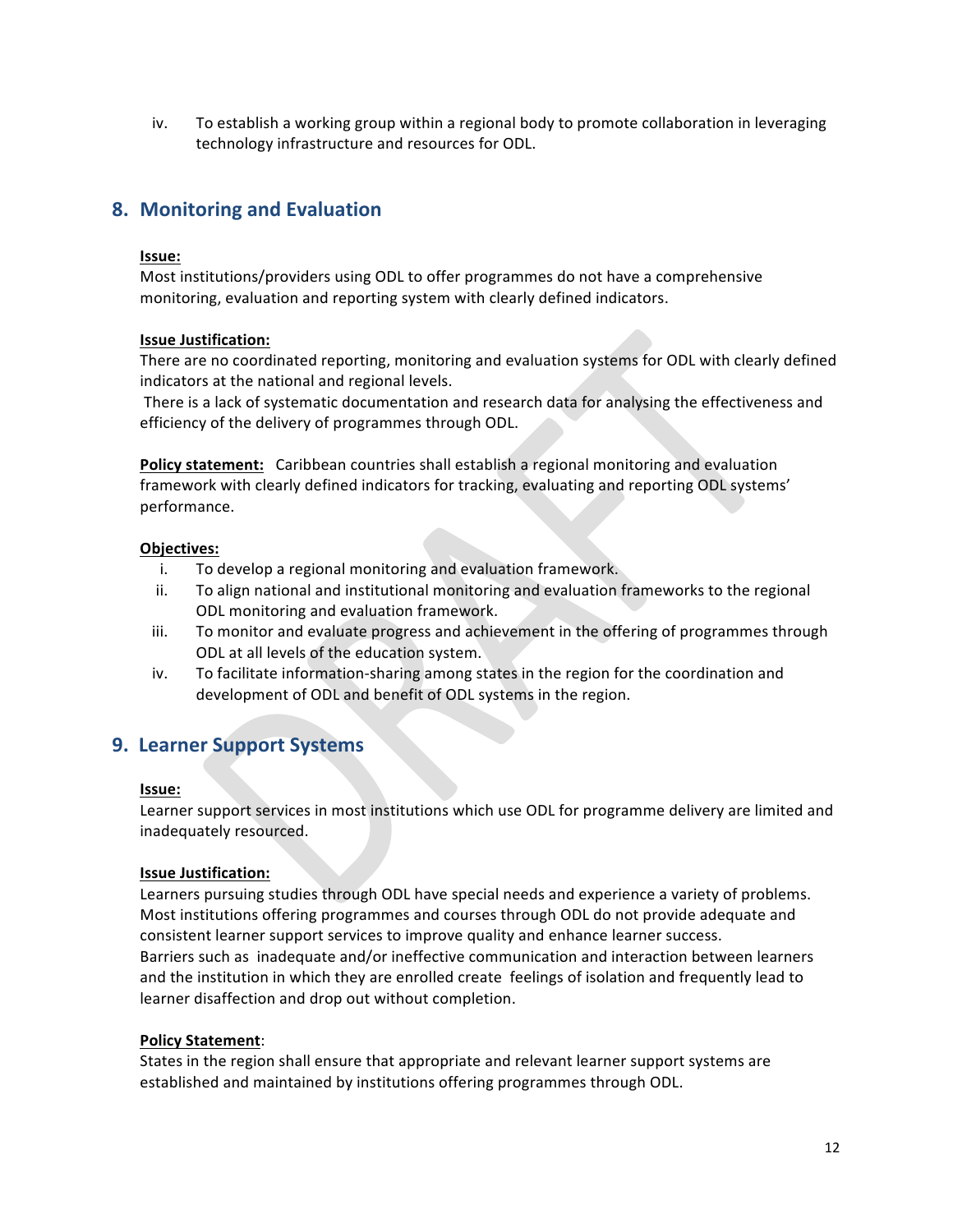#### **Objectives:**

- i. To establish appropriate institutional structures for providing learner support.
- ii. To establish and maintain effective and efficient learner support systems.
- iii. To build human resource capacity to provide effective learner support systems.
- iv. To adopt innovative approaches including appropriate use of available technologies in providing effective learner support.

### **10. Quality Assurance Processes**

#### **Issue**

Many institutions in the region offering programmes through ODL do not have quality assurance systems and mechanisms for facilitating recognition of qualifications.

#### **Justification**

Many institutions offering programmes via ODL in the region operate without quality assurance frameworks. Where they exist, the quality assurance frameworks are not synchronised. The absence of a Regional Qualifications Framework impedes the systematic evaluation of quality, comparability and equivalence of programmes offered through ODL.

#### **Policy Statement**

Countries in the region shall support the development of Institutional, National and Regional Quality Assurance Frameworks to promote recognition and delivery of quality programmes offered through ODL.

#### **Objectives**

- i. To develop a Regional Quality Assurance Framework, to facilitate harmonisation of ODL delivery across Caribbean states.
- ii. To facilitate the development of national quality assurance frameworks in harmony with the Regional Quality Assurance Framework.
- iii. To facilitate the development of institutional quality assurance frameworks aligned with the national quality assurance framework to guide development and delivery of quality programmes offered through ODL.
- iv. To support the development and implementation of a Regional Qualifications Framework.

### **11. Research Development and Results Dissemination**

#### **Issue:**!!

There is limited research development, research and dissemination of findings on ODL within the region.

#### **Issue Justification:**

The culture of using research to inform practice and the sharing of research work in ODL is underdeveloped. There is limited access to documented information, where it exists, on the use of ODL within the region. Most research is institutionalised and has not been adequately disseminated across the region.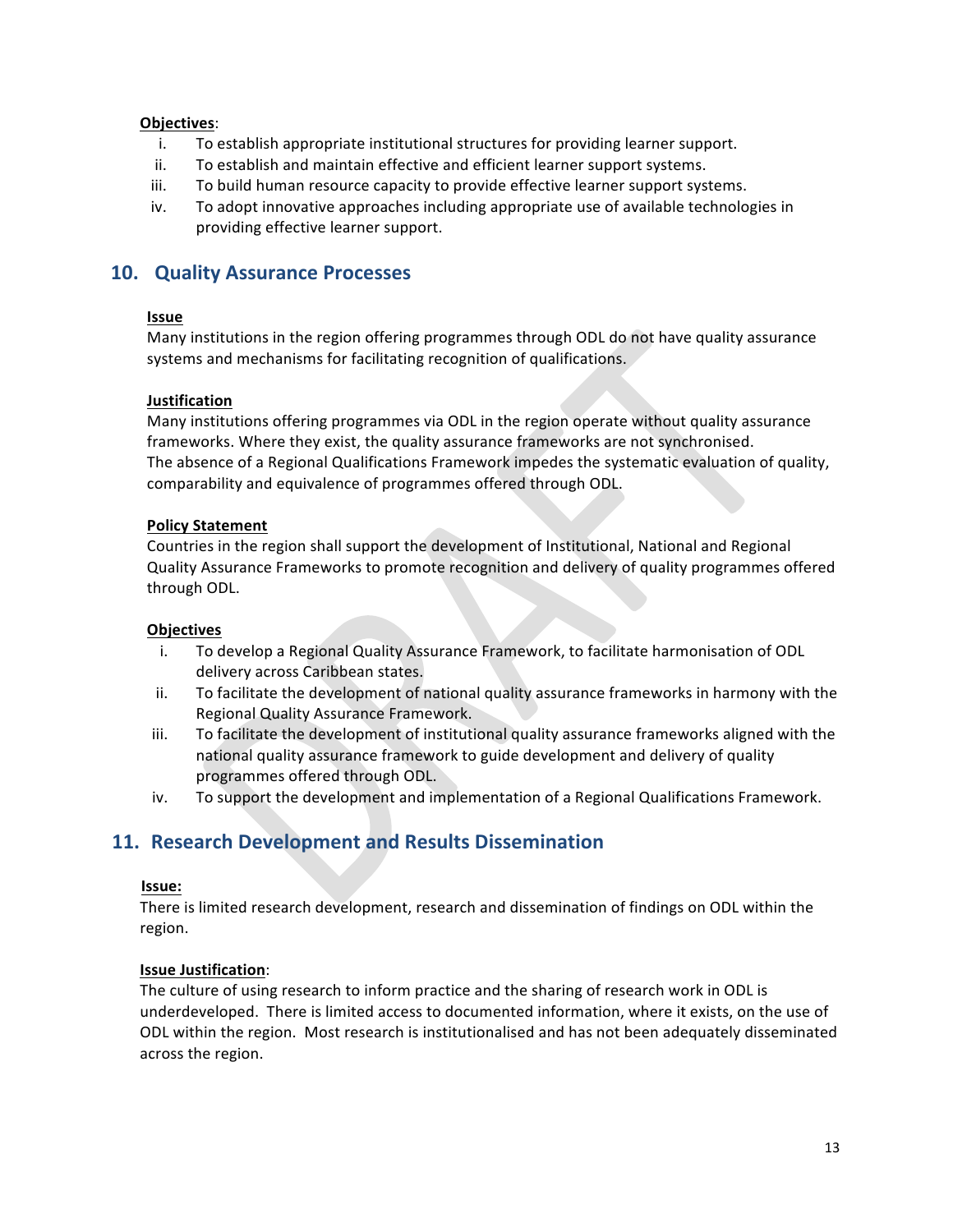There is limited scope for research development in the use of ODL, and there are limited opportunities for publication and other methods of dissemination of research findings on the use of ODL in the region.

There are limited resources including grant funds for ODL.

There is no central repository/body for research on ODL with responsibility to:

- Call for papers on specific areas/topics on ODL;
- Facilitate peer review of existing papers;
- Facilitate the development of a pool of trained editors;
- Disseminate research results.

#### **Policy:**

Countries in the region shall ensure that there is a strong culture of research adequately supported by funding and dissemination of findings on the use of ODL methods in education.

#### **Objectives:**

- i. To support national and regional ODL research.
- ii. To develop a collaborative ODL research agenda at national and regional levels.
- iii. To develop a strong research culture and build ODL research capacity.
- iv. To set up national and regional national repositories of research in ODL.
- v. To enable publication of research journals.

### **12. Special Uses of ODL**

#### **Issue:**

There are several underserved groups whose needs are not being addressed by conventional education and for whom ODL may be valuable as a means of meeting their educational needs.

#### **Justification:**

The region still possesses a relatively large number of untrained teachers as well as potential learners marginalised by geography, gender, levels of educational achievement, literacy and numeracy skills, language and special needs. The conventional system appears unable to address these diverse needs adequately.

#### **Policy:**

Courses and programmes shall be designed or customised to meet the diverse needs of underrepresented and underserved groups and offered by ODL in the Caribbean.

#### **Specific\$objectives:\$**

- i. To promote the design and customisation of materials to reach groups who are outside or underserved by mainstream education in the Caribbean.
- ii. To support the effort of institutions/providers of programmes through ODL in providing access to underserved and under-represented groups in the region.
- iii. To promote the development of ODL initiatives that address special development issues in the region.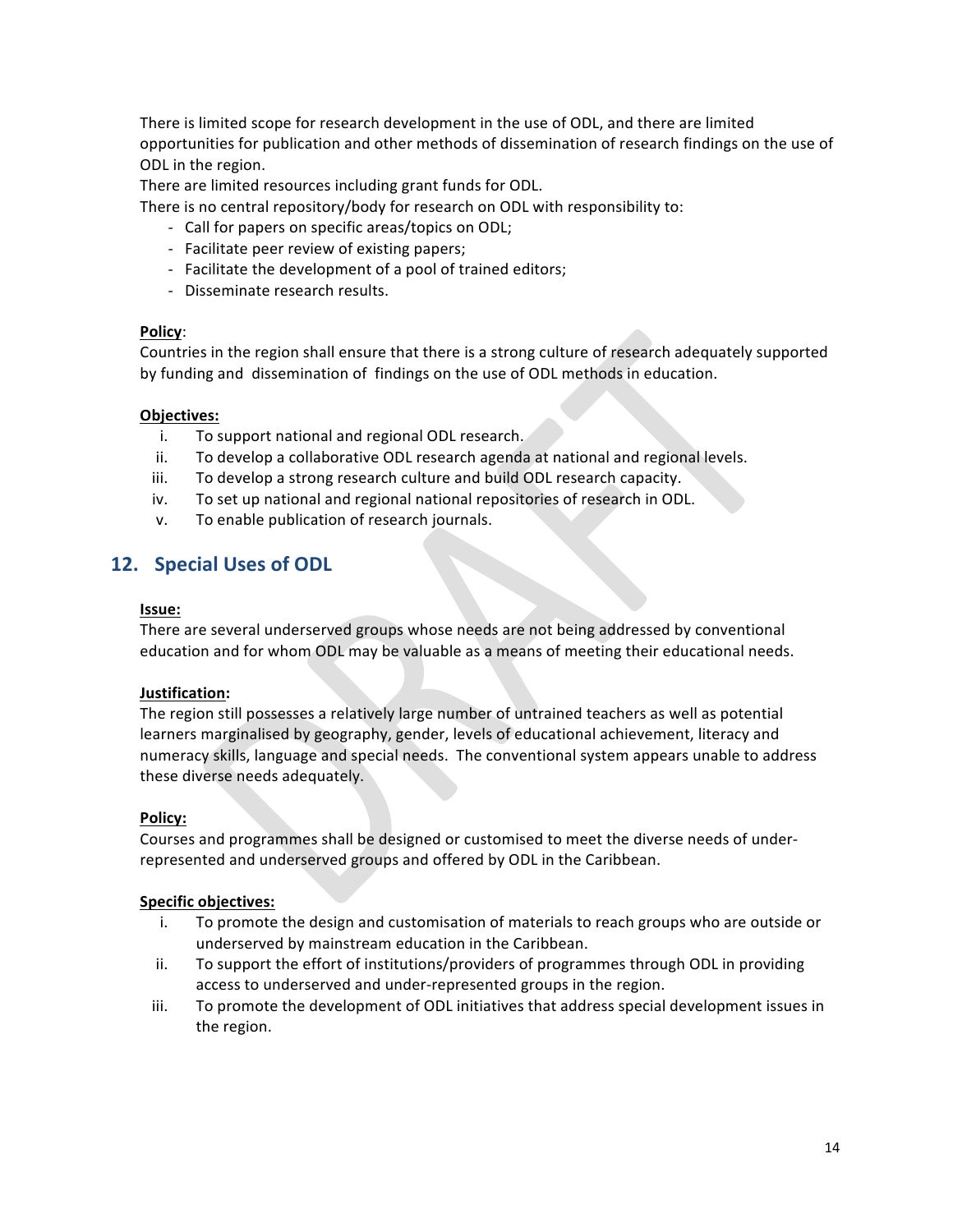### **13. Staffing and Staff training**

#### **Issue:\$**

Educational institutions/providers in most of the Caribbean countries have inadequate personnel trained to develop, deliver and support programmes and courses offered through ODL.

#### **Justification:\$**

There has been limited dedicated training for either existing or potential staff to teach through ODL methodologies. There appears to be limited institutional capacity to offer ODL as a viable mode of education delivery despite the increasing demand for ODL across the region.

#### **Policy statement:**

Caribbean countries shall ensure staff are trained appropriately in ODL methods and that recruitment matches scale of operations.

#### **Policy\$Objectives:**

- i. To provide training and continuing professional development opportunities for staff delivering ODL programmes.
- ii. To recruit and retain staff to match scale of operations.

### 14. Materials development: Alternatives and Choices

**Issue:** Content for some courses that could be offered through ODL in the region, is not available. Some course materials are irrelevant and inappropriate for the diversity of needs of current and potential learners.

#### **Justification:\$\$\$**

A repository of content in the public domain does not exist. Invailable materials often do not seem to reflect the contexts and realities of the Caribbean region, or meet the diverse needs of current and potential learners.

#### **Policy Statement:**

Caribbean countries shall promote the customization and development of materials appropriate and relevant to the diverse needs of learners and reflective of national priorities.

#### **Specific\$Objectives:**

- i. To ensure course materials are customized and developed to meet the diverse needs of learners pursuing programmes via ODL.
- ii. To ensure that content for use in programmes/courses offered through ODL is developed/acquired in ways that facilitate sharing, adaptation and reuse.
- iii. To enable the creation of a regional repository of content.